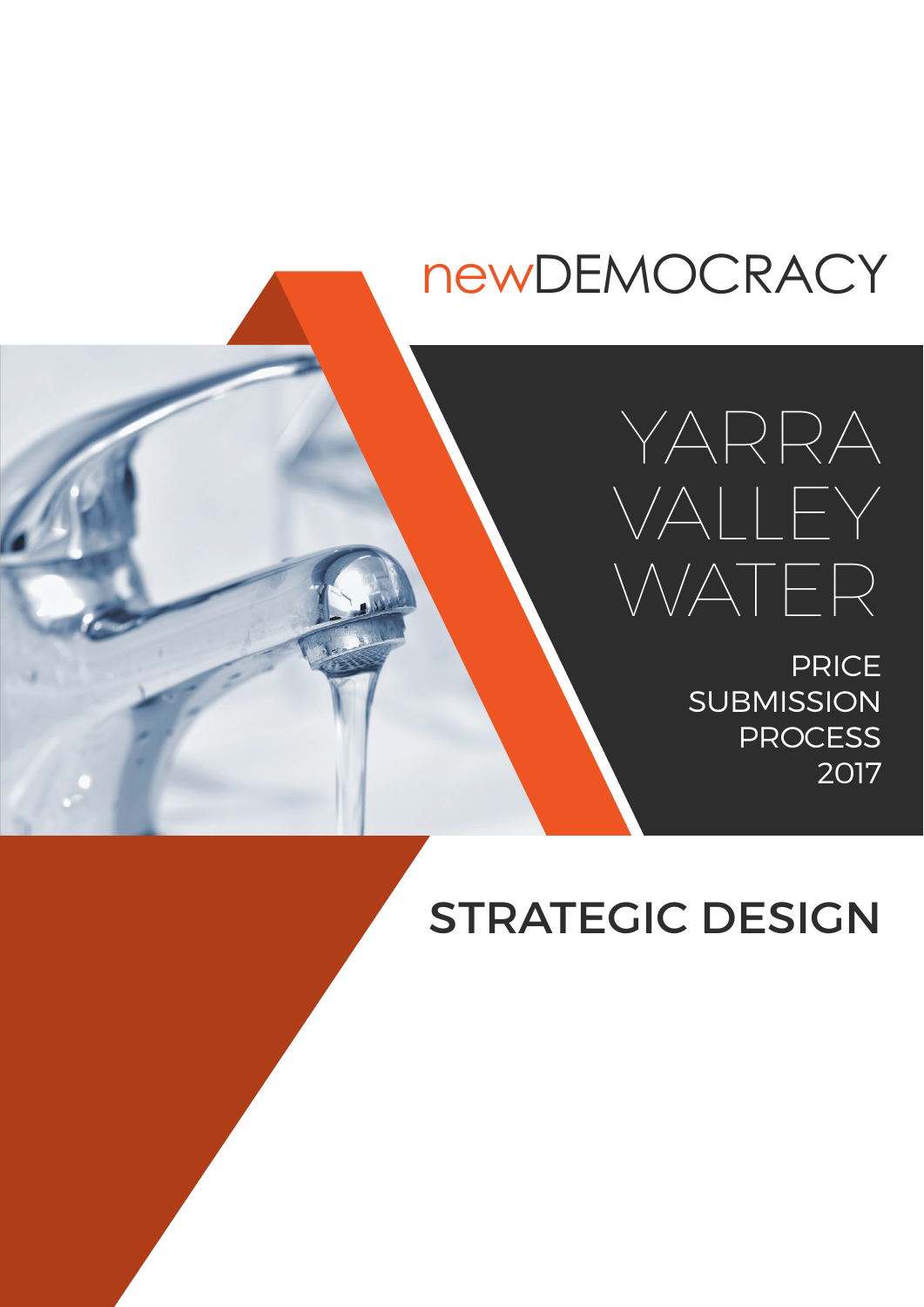Yarra Valley Water is the largest of Melbourne's three water retailers covering the area from Wallan to Warburton. It provides water and sanitation services to almost 2 million people and 50,000 businesses. To give a sense of scale, it serves 250,000 people more than the next largest retailer, while covering 16 different local government areas with almost 20,000 kms of water pipe. Over the next twenty years, the Yarra Valley Water catchment population is expected to grow by 500,000.

All water authorities in Victoria are required to prepare a price submission to the Essential Services Commission (ESC) to set the price for water and sewerage services for 2018-2023.

#### **1.1 The challenges in setting a price (the dilemma)**

Yarra Valley Water is at its core a customer service organisation tasked with navigating the provision of ideal water and sewerage services.

There are many challenges in setting a price for water and sewerage services. Yarra Valley Water must strike the right balance between several outcomes including the prices that customers pay, the longterm level of water security, and the service levels delivered by its water and sewerage networks.

As well as the almost 2 million customers, the area population is steadily growing and the asset base is aging: the 20 000kms of pipe laid down over the generations is gradually either breaking down or not servicing the increased load adequately. It needs to be replaced, but efficiently! This means carefully picking those pipes that need replacing and not touching those that are working. A delicate and difficult balance. Yarra Valley Water has a proactive approach to renewals and upgrades e.g. on average they renew over 40kms of sewer each year.

This is coupled with increased variability of climate and overall climate change. These factors change the predictability of both how much and when the rain falls. This intermittent drying and wetting regime causes pipes to break. Hence the phenomena we face - more pipes are breaking and more people need water.

Financial hardship in the community, and intergenerational infrastructure equity are other fundamental challenges that Yarra Valley Water must navigate both now and into the future.

The combination of these challenges sheds light on the difficult trade-offs laying in a service most customers take for granted. Broadly, service retailers are expected to operate in a way that reduces rates while at the same time providing flawless continued service. An impossible task.

Finding a way through these challenges involves making complex **trade-off decisions** between major projects and areas of investment; or exposing what level of tolerance consumers have for service disruption and bursting water mains. The decision to improve infrastructure stability at the cost of increased rates is a difficult choice, one with often exponential pricing implications.

Often, these decisions are subject to public criticism from a small section of the community who feel they have not been adequately consulted. Additionally, fairness is subjective – Is it fair if 100 people of 2 million experience three service disruptions in a year? Is it fair if a fix costing tens of millions of dollars is paid by unaffected people already struggling with their bill?

#### **1.2 Engaging customers**

In the absence of a substantial community/customer consultation process, there is a high likelihood that any amendments to pricing or service levels will face an ever-increasing degree of public cynicism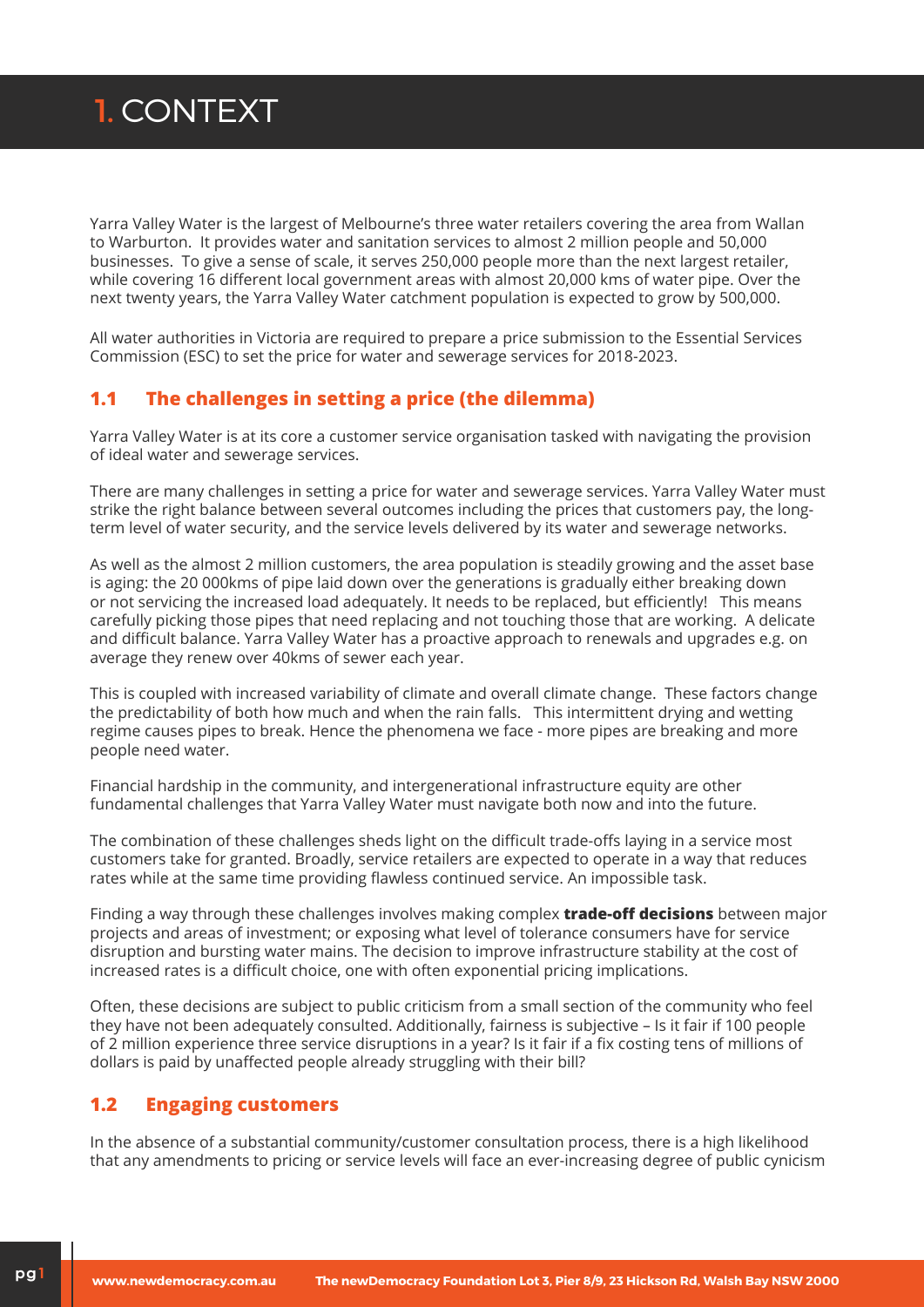and skepticism which sees any change interpreted as being solely for the benefit of a special interest group or the organisation itself.

In the past, the decisions about pricing have been undertaken by water authorities staff and approved (or not) by the Essential Services Commission. Yarra Valley Water has decided to undertake a substantive and quality engagement process – involving its customers as well as expert staff in the decision-making process. There are many methods for engaging communities in decision making and Yarra Valley Water has decided to build on the deliberative engagement approach taken for their last price submission by undertaking a citizens' jury to help deal with the **dilemma and complex trade-offs** that are involved in price setting.

#### **1.3 Best method for engaging the community - why a jury**

In developing its 5-year costed plan, Yarra Valley Water must pair customer and community feedback with their own in-depth knowledge of their water and sewerage networks, and the challenges these services face. Pricing cannot simply be an expert task.

Additionally, Yarra Valley Water is faced with the fact that water and sanitation services are not top-ofmind for most customers. Instead, their consciousness of the importance of these services is typically only elevated when access is compromised (for instance, through water restrictions, a water main burst or a sewer blockage/spills).

The community is often thought to be averse to increasing rates and raising household costs, based on their top of mind opinions, but we don't know the considered view.

Yarra Valley Water's 5-year plan will be judged successful only if its priorities are seen to reflect fair decision making based on evidence and a willingness to reflect customer and community priorities - not everything can be done, and the decision to invest in Option A rather than Option B needs to reflect a community view of what is important and fair.

The community must feel that they are part of the decision, not just the subject of it. The difficulty herein is that sufficiently engaging the community at a depth that reveals the difficulties within water and sewerage service provision is often hindered by the time investment required to do this well. The familiarity of water services, that they're an everyday essential service, acts to gloss over the nuances involved in its provision and complexity.

It is not possible to both sufficiently inform Yarra Valley Water's almost 2 million wide population base and facilitate a meaningful open public deliberation.

Hence, a 35 person citizens jury meeting over 5 days is the best method of engagement – to hand the time, resources, and authority to a descriptively representative slice of the community and empower them with the task of becoming sufficiently informed enough to participate in the weighing up of trade-offs within this service provision. More information on the selection of the jury is provided in Appendix 1.

Getting past the default 'something for nothing' frame of reference that surrounds water and sewerage provision requires a method of public deliberation that allows the time and expertise required to bridge the gap between public opinion and public judgement. Sharing the problem with the community benefits Yarra Valley Water because it dramatically increases the depth of the engagement. Whilst also enabling the community to participate in a more equitable deliberative process that unpacks the water and sewerage process and helps to address the provision of an intergenerational essential service.

When the community sees 'people like me' engaging in high level co-planning exercises, they are significantly more likely to trust the complex trade-off decisions that need to be made. This process offers a way in which the community can co-plan aspects of an essential public service that facilitates meaningful deliberation on complex trade-offs, all the while producing a trusted public decision.

This process assists Yarra Valley Water in getting to the core of community concerns through considered engagement. In turn, it provides an unprecedented opportunity for the community to directly participate in a co-planning exercise on issues of intergenerational equity and trusted decision making.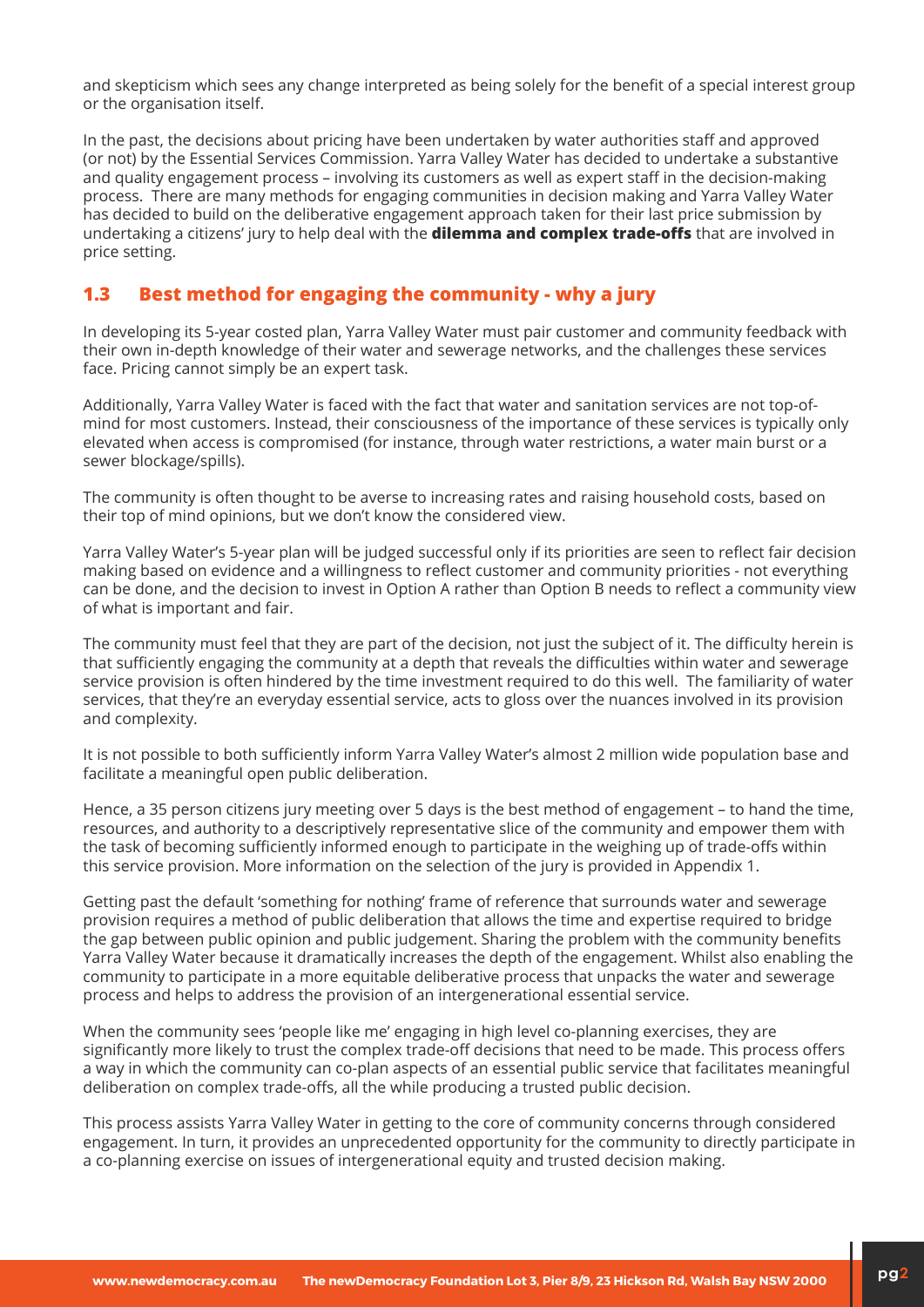### 2. Jury Method & Outcome

After five days of deliberation, the jury will present Yarra Valley Water with their report that will contribute to Yarra Valley Water's 5-year Essential Services Commission (ESC) price submission plan. The jury will deliver a considered consensus position on a level of tolerance regarding the balance between service quality and service price.

There is no expectation that citizens will become experts. nDF and MosaicLab have full confidence that the jury will be able to weigh competing viewpoints, identify experts of their own choosing, integrate other sources and reach agreement on fair tradeoffs. We have confidence that the recruitment and operations of the jury will defy a cynical view that they are somehow 'staged' as jury selection is visibly hard to cheat – the participants themselves are the proof. Communicating this from the outset needs to be a shared objective.

Yarra Valley Water should expect to receive clarity of intent and direction from these citizens. It is not an audit. Importantly, we give citizens considerable latitude in how to solve the issue – we start from a blank sheet of paper and encourage them not to be limited by "how we've always done things".

#### **There is one key measure of success from a community process: is the final decision taken different from the decision you would otherwise have taken?**

As with all jury-style processes, nDF and MosaicLab's implicit objective is to design a process with sufficient rigour as to withstand (understandable) skeptical scrutiny – one which visibly cannot be influenced by a politician, an interest group, or financial interest. Equally, those active interests must be engaged sufficiently early and substantively as to see the process as worthy of an investment of their time.

#### **2.1 newDemocracy Foundation's Role**

Equally, the role of nDF as non-partisan operators with no interest in the issue nor a desire for ongoing work with Yarra Valley Water must be emphasised. Citizens have grown wary of consultants and experts delivering the result which government pays for in order to earn further work. The Foundation's own brutal self-interest – to prove that citizens can solve problems for themselves if given the scope to do so – should be openly and actively shared.

This project objective aligns to nDF's desire to deliver public decisions earning widespread public trust. To do this, nDF will oversee all planning and delivery of the process, including the facilitation and facilitators (in this case MosaicLab), any speakers or presenters at jury sessions, the input from YVW staff or Board members, and in fact by jury members themselves - to ensure the jury is not lead, coerced or lobbied in any way.

#### **2.2 MosaicLab's Role**

MosaicLab's objective is to design and facilitate the stakeholder consultation sessions, the jury days and project manage the overall approach. MosaicLab will maintain an independent, unbiased role within the project working to ensure the best outcomes for all involved. MosaicLab will oversee the activities within jury sessions, whilst nDF will manage processes that feed in and out of the jury process.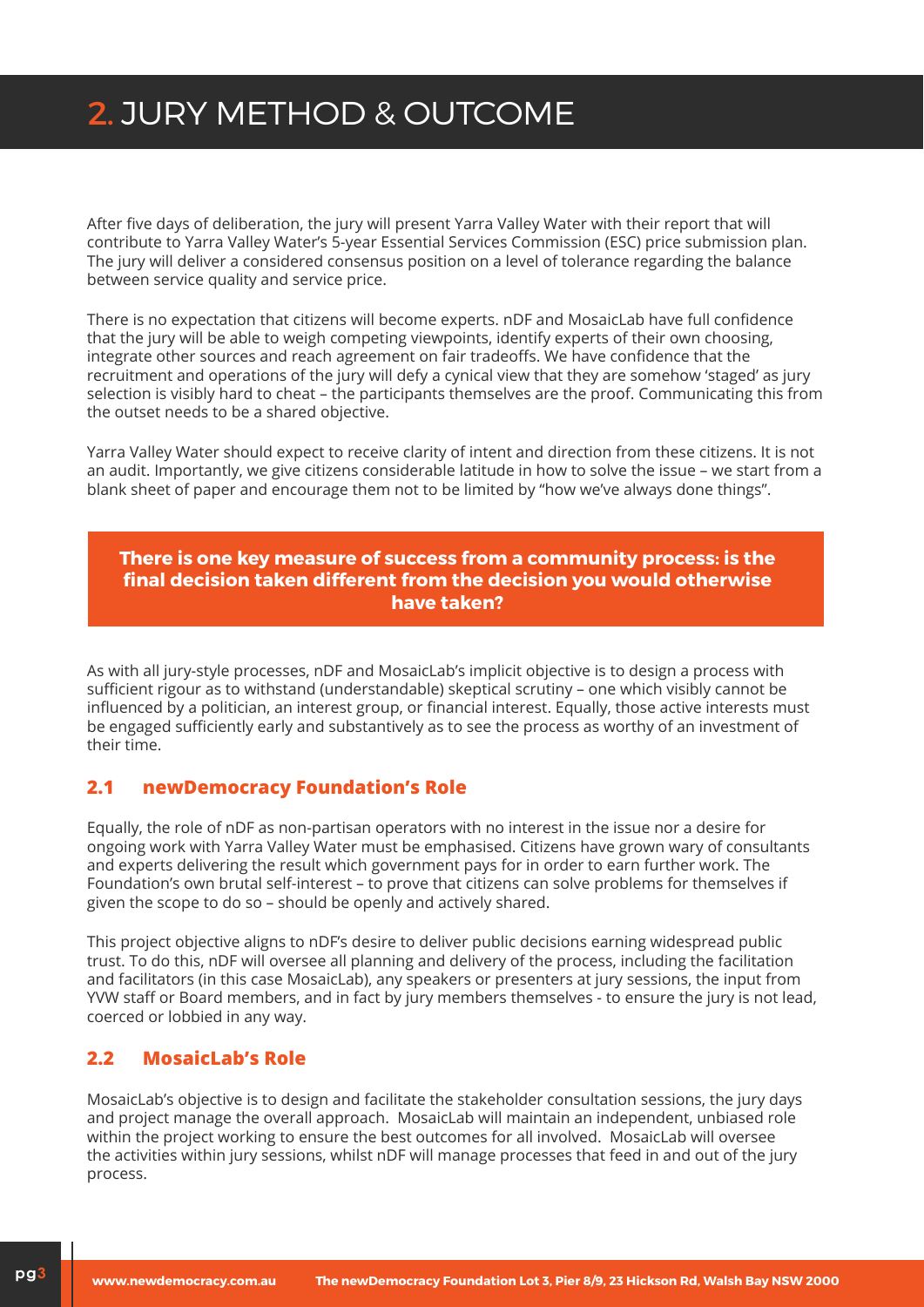### 3. Deliberative Engagement Principles

Activities such as citizens juries are designed around a core set of principles. These are outlined below:

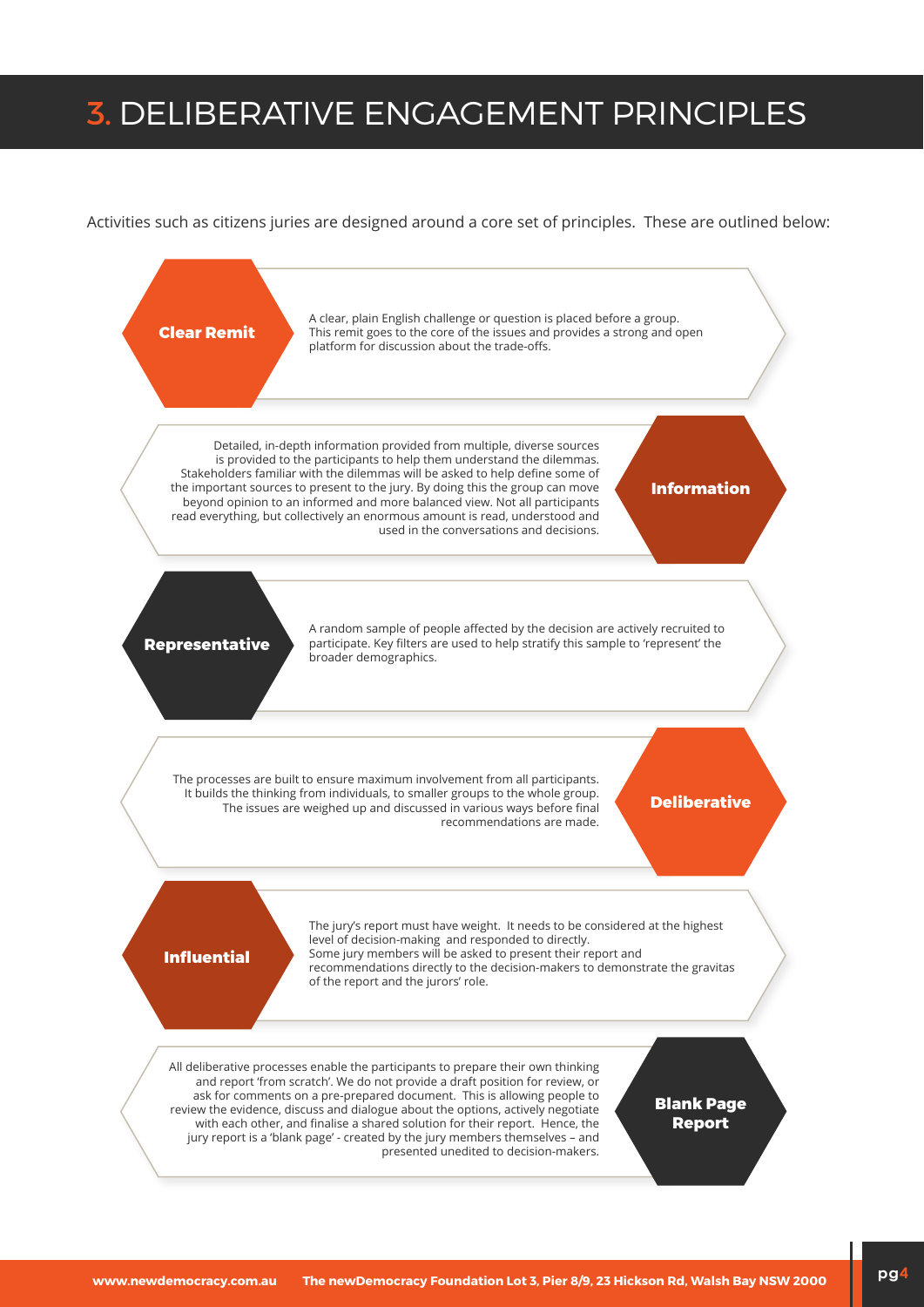### 4. The Process Roadmap

This project involves several steps. The following diagram outlines the key milestones and events in the process and the roles of each of the project team.

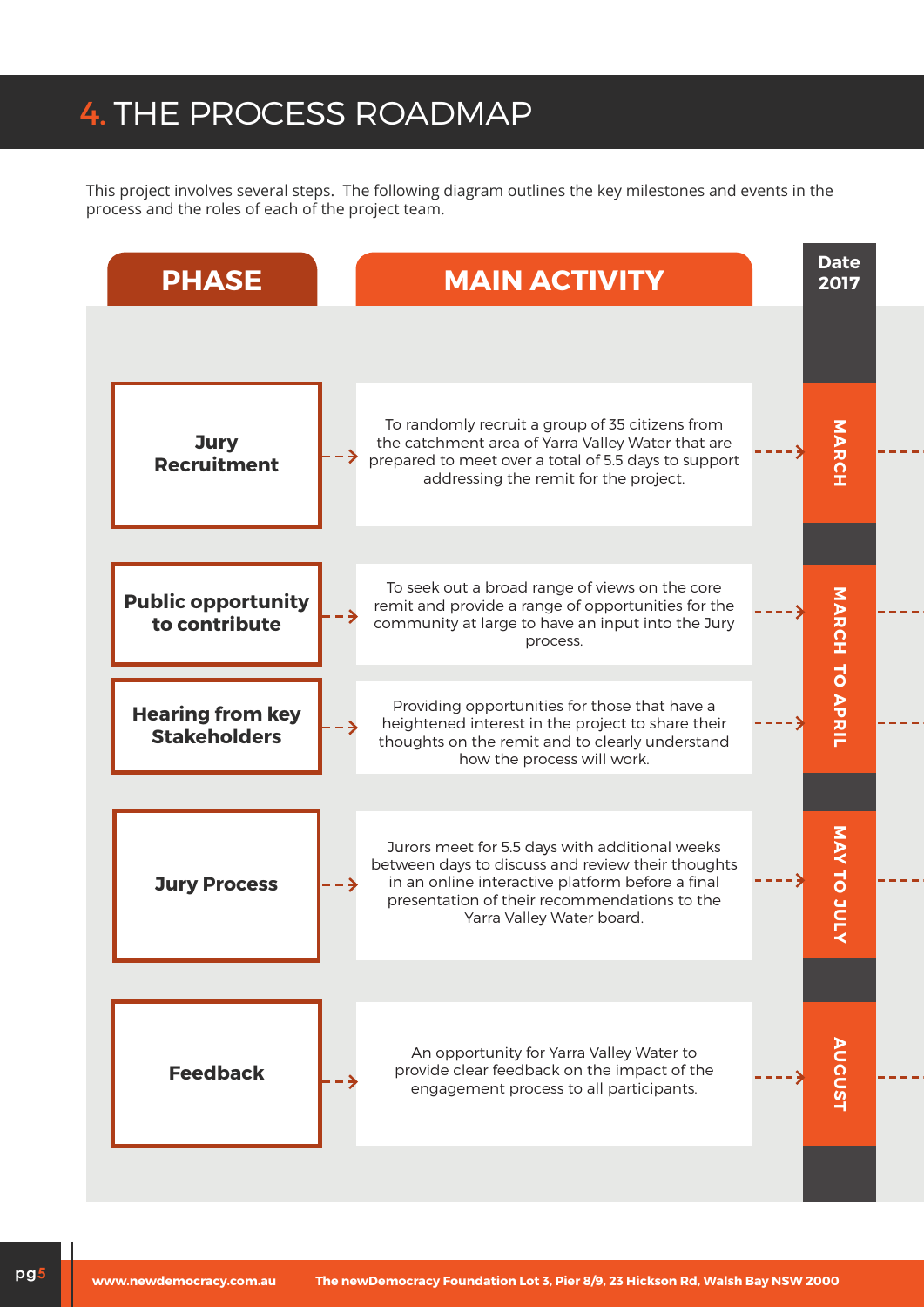### **Key Roles**

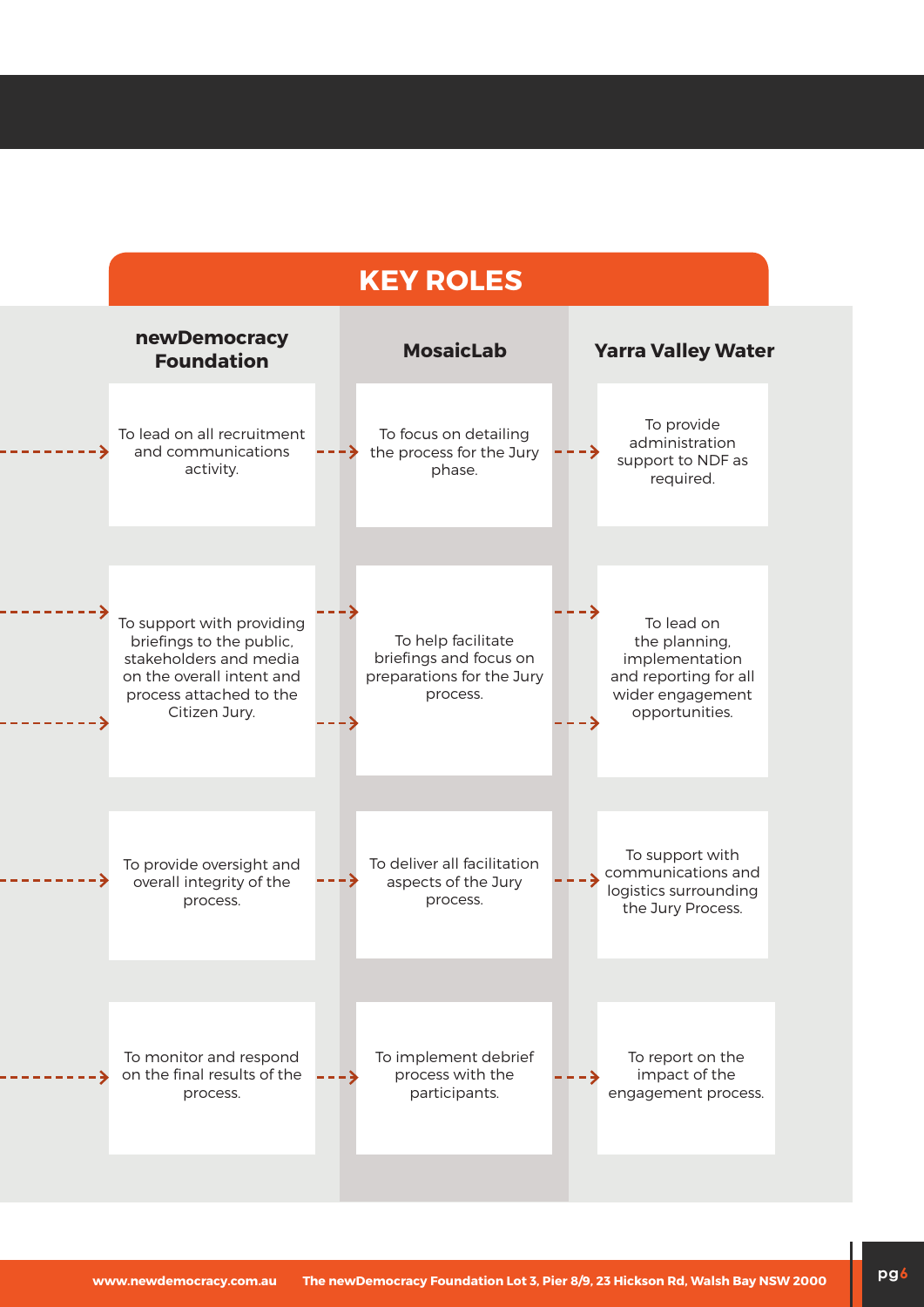## 5. The Job for the Jury (The Remit)

**Water and sanitation are essential services. With increasing population and changing weather impacting wear and tear across the water and sewer services network, we need to continually invest to meet your needs now and into the future.** 

**No one wants to pay what's needed for a 'perfect' network. But no one wants a network which is unreliable.**

#### **Our challenge:**

**We need to find a balance between price and service which is fair for everyone.**

#### **How should we do this?"**

#### **5.1 Rationale**

- Positioning statements that are not part of the formal remit will help people understand the context and accept the invitation. Further information will be provided in an 'INFORMATION KIT' provided to the jury.
- Share the problem and do so forcefully with the use of the additional sentence, while leaving the core question concise.
- Express it plain English so anyone picking it up casually can understand it. It passes the café test.
- We ask an open question open to any response.
- It shows a trade-off problem rather than opening the door for a wish list (i.e. its tethered to 'how' not 'what').
- We can use the Information Kit to explain that Yarra Valley Water requires specific direction on pricing levels. The jury is free to provide additional comment on tariff structures, but this is not the core task.
- A complementary use of scenarios within the Information Kit (no change to prices, reduction in prices, small increase, large increase) will accelerate understanding.

#### **5.2 Authority**

**The recommendations of the jury will be responded to within 40 days by the Managing Director and Chair of Yarra Valley Water – both in writing and in person.**

**The jury's entire report will be attached – unedited and unchanged – to our pricing review for the Essential Services Commission.**

#### **Rationale**

- It is essential that an everyday person (i.e. without an acute interest) sees that this is worth their time.
- The authority level does not compromise the ability of Yarra Valley Water to make its own final decision.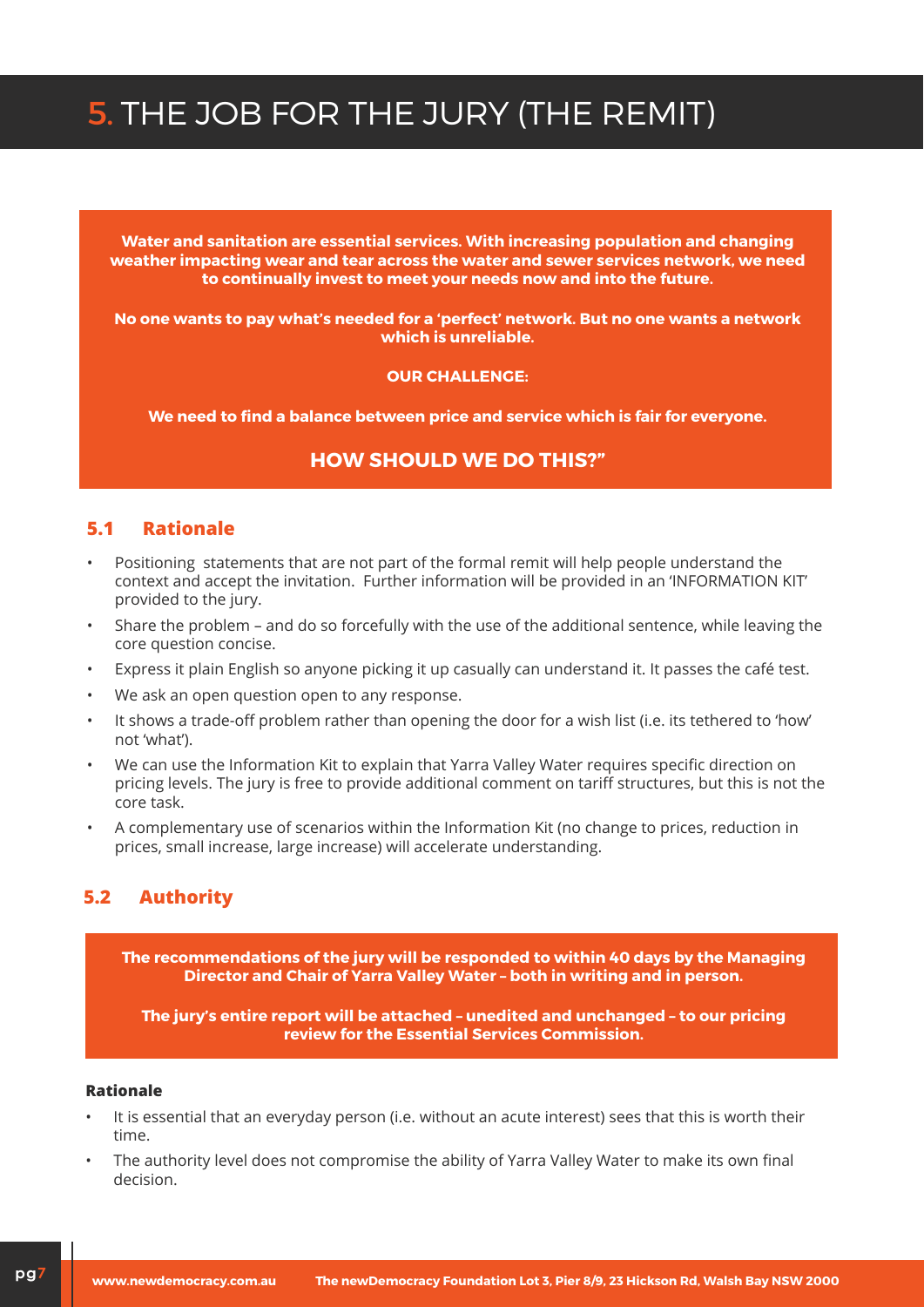#### **6.1 Selection**

We will operate a jury of approximately 35 randomly selected citizens meeting for five Saturday sessions (plus a preceding 'Meet & Greet' session), interspersed with two-week intervening periods between each session.

The participant count is slightly fluid to allow for the demographic profile match to be maintained even if there is a shortfall in a single category. This approach places an emphasis on the quality of descriptive representation in jury selection by recognising that the more citizens can identify with individual participants and see "people like me" making a decision, the greater the chance of having the wider community amenable to the content of the decision.

In order to achieve a descriptively representative sample, nDF recommends using the four standard stratification variables of age, gender, household type (owner occupiers, landlords and tenants) and geographic locality. nDF will also include a business-resident variable, the purpose of which is to descriptively represent the unique way in which commercial business engages with Yarra Valley Water. Commercial and Industrial water use make for 7% of service locations yet account for 20% of usage. To translate this usage dynamic into the jury, nDF will allow for 10% of the jury to consist of local business members. This business stratification will be size neutral, large industrial contributors will be included in the Stakeholder Reference Group, while all other businesses will be included in the pool for stratified selection.

In addition to this standard stratification, nDF will incorporate the personas Yarra Valley Water have produced from their human-centred qualitative research and its quantification within their customer base. The statistical benefit of randomisation and probability will deliver people across a range of professions, lifestyles, ethnic and cultural backgrounds without having to specifically call this out in recruitment. This approach has consistently delivered a diversity of local faces and voices addressing the 'people like me' objective of the stratification process.

nDF's use of Yarra Valley Water's qualitative personas will improve the depth of this catchment through its use as an additional selection stratification variable. Persona quantification will not be completely mapped onto the jury, instead, a minimum quota of each persona will ensure jury diversity. These qualitative personas will deliver discursive representation of the different ways various individuals relate to their community – further reinforcing the diversity of perspectives in public deliberation (see Dryzek and Niemeyer 2008)<sup>1</sup>. This synthesis of the standard stratification process with Yarra Valley Water's own analysis of their customer base ensures there are unlikely to be gaps within the Yarra Valley community that the jury does not draw from.

This stratification is not claimed as a statistically perfect method, instead it delivers a more representative sample than any other community process. The strength of this selection process lies in the wider community clearly seeing "people like me" in decision making positions – descriptive representation in this way fosters trust in substantive representation and ultimately trust in decision making.

1 Dryzek, J and S. Niemeyer. 2008 'Discursive Representation', American Political Science Review, 102:4, pp. 481-493.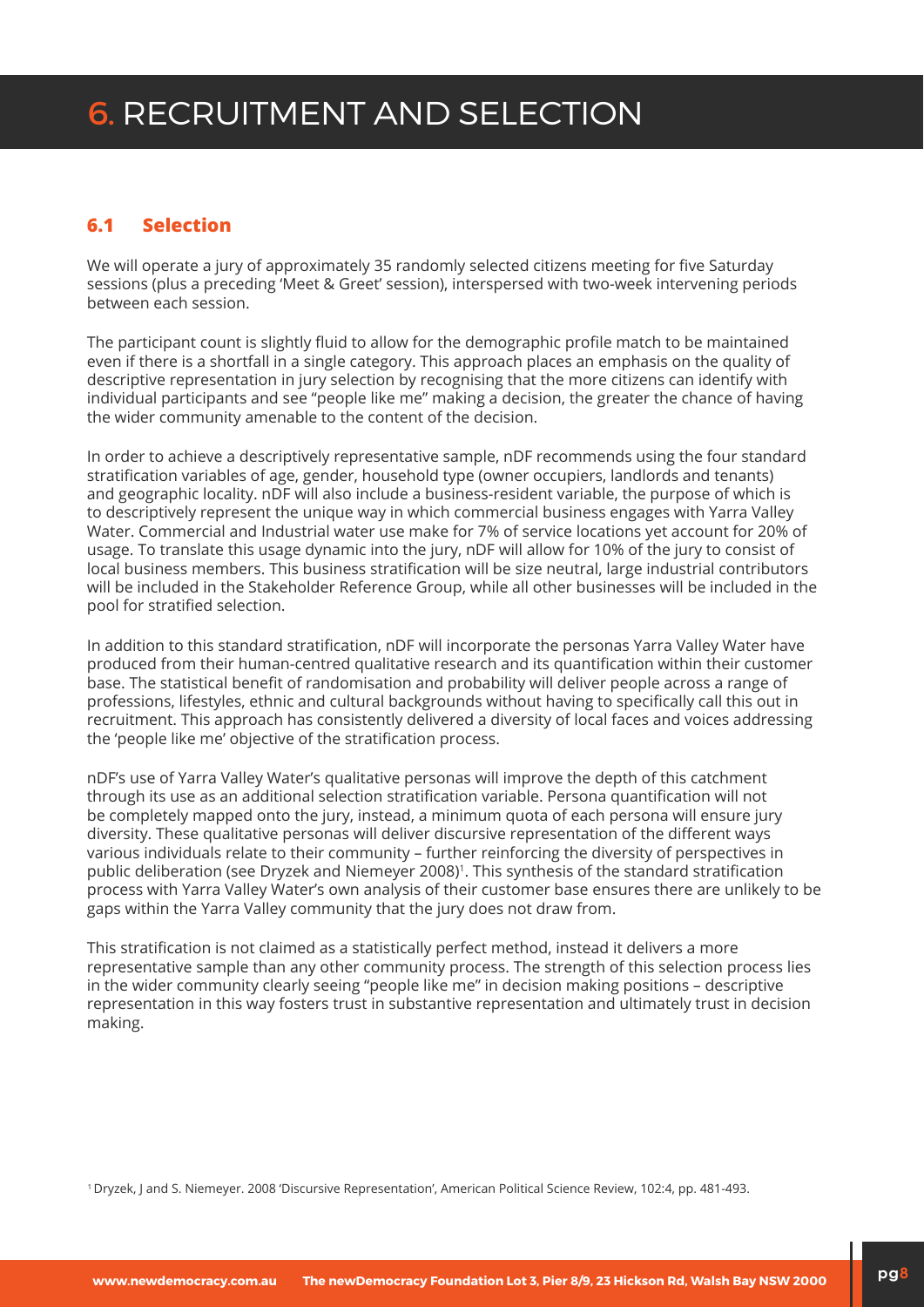#### **6.2 Recruitment**

To achieve the appropriate level of randomness, it is necessary to avoid an overemphasis on connecting with those who are traditionally likely to opt-in to customer and community engagement processes, while also casting the net of invitations sufficiently wide. To generate a sufficient pool of individuals from which to randomly select, nDF will work with Yarra Valley Water to extend an electronic invitation to a random sample of the 240 000 Yarra Valley Water customers whose email addresses are available. This database is sufficiently large (one third of Yarra Valley Water's customers) to avoid any specific skew. From this we will randomly draw 10% of the large database - diluting any self-selection skew within Yarra Valley Water's digital engagement. From this round of invitations, an expected response rate of 1% will return a pool of approximately 240. The size of this pool in combination with random selection sufficiently dissolves concerns of the narrowness of the customer email reach and any possible skew that might entail.

These electronic invitations will be complemented by 5000 random mail-out invitations sent by nDF from a 700,000+ random sample of the service addresses. Mail-out invitations are designed to compensate for the digital access skew of the email invites, reaching those without or limited digital access. Invitations will be sent to random physical service addresses within Yarra Valley Water's customer base. This combination of readily available randomised digital contact with randomised mail invitations will produce a large pool for the stratified random selection to draw from. When combined with the stratification parameters outlined above, there will be no risk of an inherent self-selection skew within the jury sample.



The invitations will carry the authority of Yarra Valley Water, emphasising the remit and commitments made by Yarra Valley Water to the authority of the jury's final report. We will also emphasise the newDemocracy name to note the independence of the selection process as outside the control of Yarra Valley Water, placing an emphasis on jury ownership of the project. This link to democratic reform and juror autonomy is crucial to capturing juror interest, it builds upon latent social disaffection with public decision making by reinforcing the uniqueness of this opportunity. nDF will use this platform to explain and step jurors through the process when asking the recipient to confirm availability for selection. This exercise in personal communication establishes a relationship between nDF and the juror – emphasising the independence of the process and the role of the juror.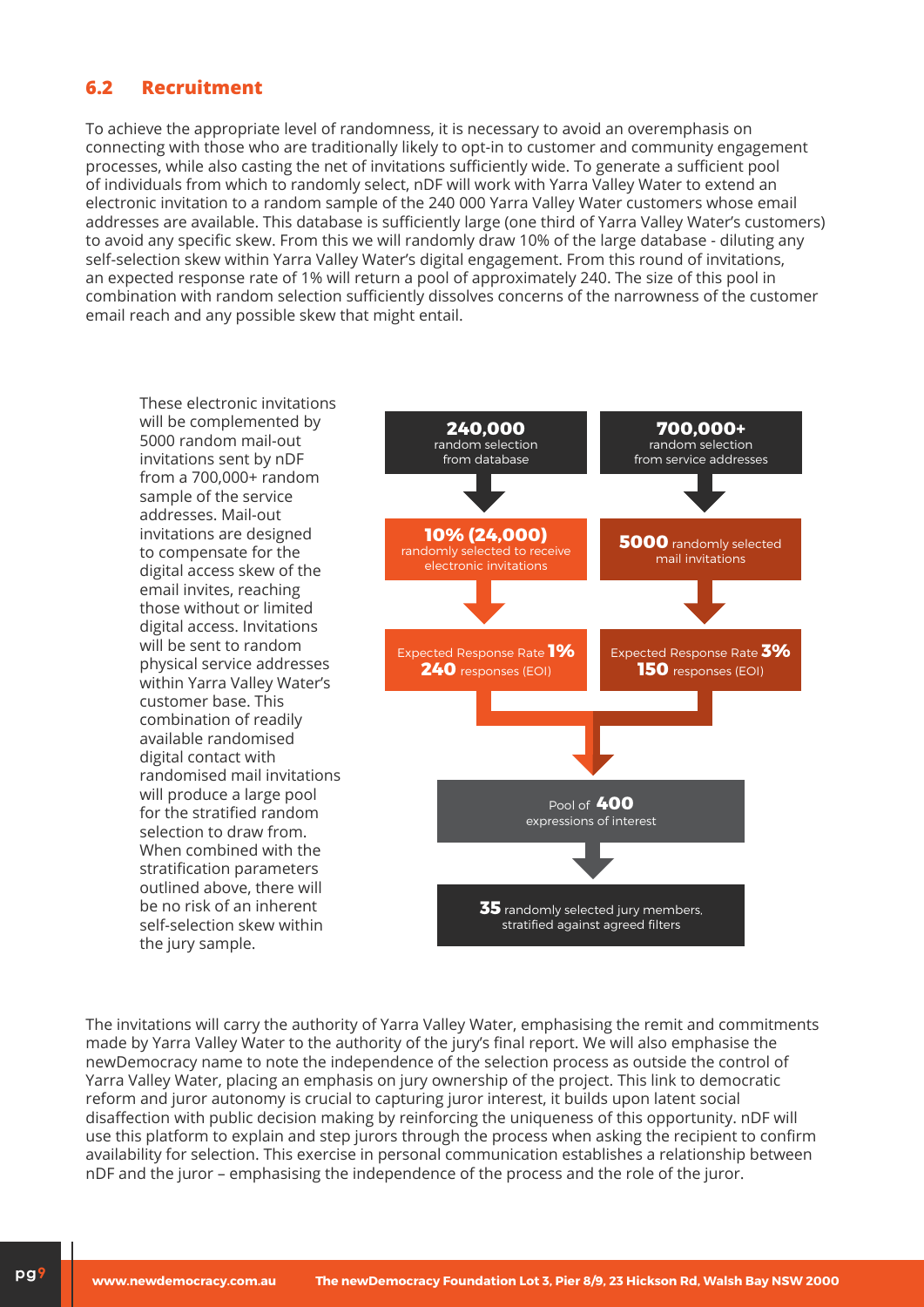Interested participants will register online with nDF to indicate that they are available for the final selection (as a fall back, nDF also provides a phone number for people who prefer to contact us to register). This registration process involves collecting relevant stratification data, including qualitative persona questions. Based on the registrations received, the stratified random draw will be conducted by nDF seeking to randomly match to the stratification detail set out above. The sample drawn will be contacted by email seeking a confirmation in writing from the participant, and nDF will additionally contact each participant by phone prior to the first meeting to build a strong personal commitment to participating, noting that once underway we cannot backfill for non-attendees.

Importantly, nDF will not provide any juror information to Yarra Valley Water (personal or contact details). Public cynicism around potential vetting is sufficiently high that nDF's goal of public trust is threatened by any perception that lists are reviewed. Yarra Valley Water will meet the participants for the first time on the first day of meet and greet for the jury.

Just as in juries, payment of per diems are strongly advised to avoid excluding participants who may find participation difficult through hardship: this is proposed as \$500 per participant in total. Invitations will clearly note that this payment will be made for time, and that meals are provided at the weekend meetings.

#### **6.3 Stratification table**

Jury size: 35 (plus reserves: recruitment of 38)

The table below outlines the demographic stratification used in the random selection process. This is both who the community is, and who will be in the room.

| <b>Stratification Variable</b> | Area % | <b>Jury No.</b> |
|--------------------------------|--------|-----------------|
| <b>Gender: Male</b>            | 49     | 19              |
| <b>Female</b>                  | 51     | 19              |
| <b>Age: 18-24</b>              | 14     | 5               |
| $25 - 29$                      | 11     | $\overline{4}$  |
| 30-39                          | 21     | 8               |
| 40-49                          | 20     | 8               |
| 50-59                          | 17     | $\overline{7}$  |
| $60+$                          | 17     | 6               |
| <b>Inner North</b>             | 23     | 9               |
| <b>Inner East</b>              | 21     | 8               |
| <b>Central East</b>            | 17     | $6\phantom{a}$  |
| <b>Outer North</b>             | 28     | 11              |
| <b>Outer East</b>              | 11     | $\overline{4}$  |
| <b>Household: Owner</b>        | 78     | 29              |
| <b>Tenant</b>                  | 22     | 9               |
| <b>Landlord</b>                | 16     | $\sqrt{6}$      |
| <b>Resident</b>                | 90     | 34              |
| <b>Business</b>                | 10     | $\overline{4}$  |